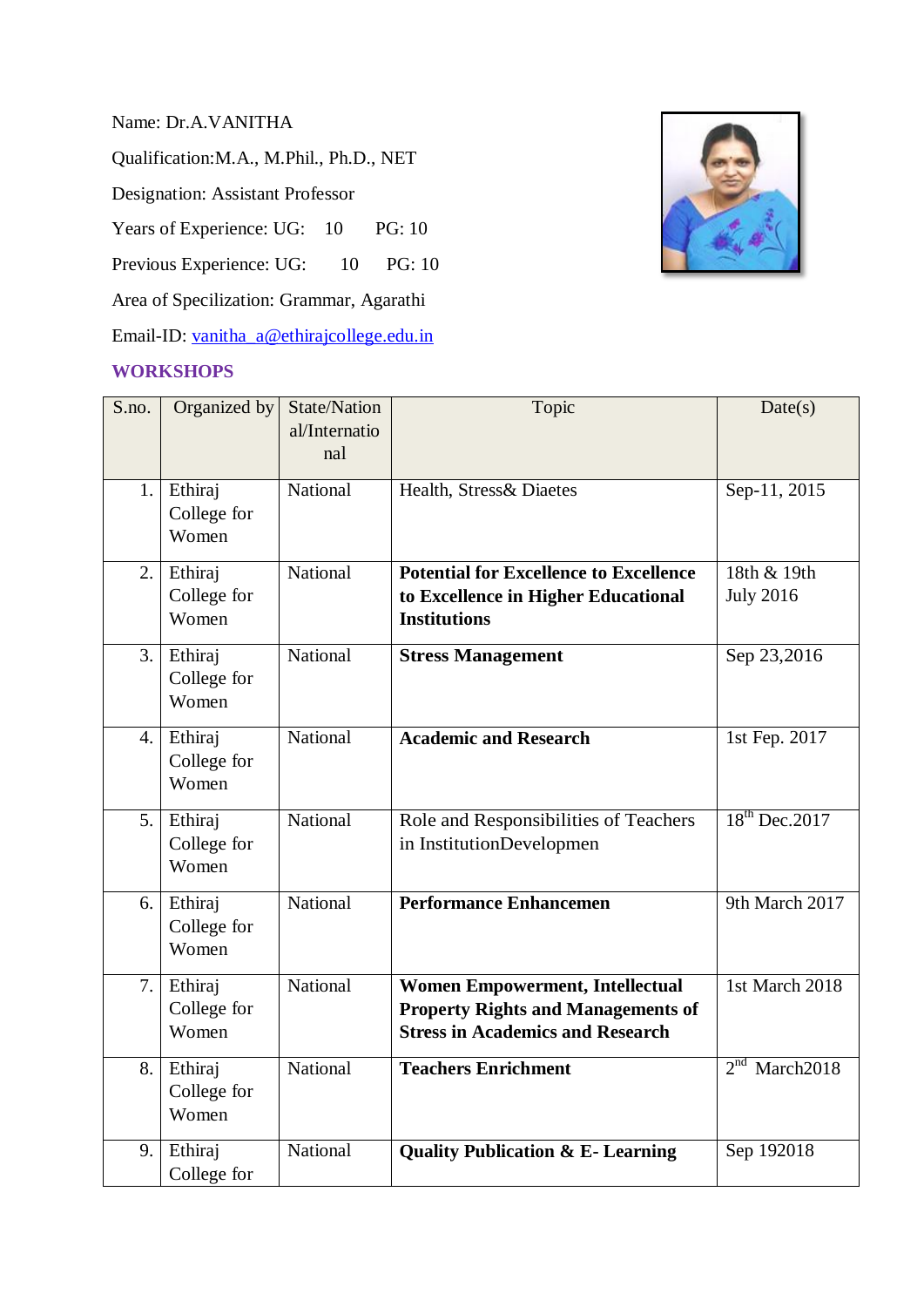|     | Women                           |                 |                                                                                  |                               |
|-----|---------------------------------|-----------------|----------------------------------------------------------------------------------|-------------------------------|
| 10. | Ethiraj<br>College for<br>Women | <b>National</b> | <b>NAAC Regulation: A Holistic</b><br><b>Approach State Level Worksho</b>        | Oct-2019                      |
| 11  | Ethiraj<br>College for<br>Women | National        | Suvadiyal Payirchipattarai                                                       | $06.09.2019$ to<br>07.09.2019 |
| 12. | Ethiraj<br>College for<br>Women | <b>National</b> | <b>Research Innovation and Creativity</b><br><b>Faculty development workshop</b> | 14.09.2019                    |
| 13. | Ethiraj<br>College for<br>Women | <b>National</b> | Thalaimuraiku Thamizh Illakanam.<br><b>Illakanapayilarangam</b>                  | 13-12-2019<br>14-12-2019      |

## **SEMINARS**

| S.n<br>$\Omega$ . | Organized by                           | State/natio<br>nal/internat<br>ional | Topic                                           | Date(s)                |
|-------------------|----------------------------------------|--------------------------------------|-------------------------------------------------|------------------------|
| $\mathbf{1}$      | <b>VGP Ulakat</b><br>Tamil<br>Sangam,  | internation<br>al                    | <b>Ozhukkam Uirinum Oompapadum</b>              | Jan 20, 2013           |
| $\overline{2}$    | Ethiraj<br>college for<br>women,       | internation<br>al                    | Ilakkana pairru mur                             | Sep 7th & 8th,<br>2016 |
| $\overline{3}$    | University of<br>Thanjaur,             | National                             | Thirumularin Attanga Yoganeri,                  | Jan 2017               |
| $\overline{4}$    | DG<br>Vaishnava<br>College,<br>Chennai | <b>National</b>                      | Naallatiyaril Nalnerivayi yakkai<br>nilaiyamai, | Mar 1 2017             |
| 5                 | <b>NGM</b><br>College, Polla<br>chi,   |                                      | Samana Samayamum Katavul<br>Varalarum,          | March 17<br>2017       |
| 6                 | Annail<br>Velankanni                   | National                             | Sivaga Cinthamaniyil Kalaikal,                  | Mar 27, 2017           |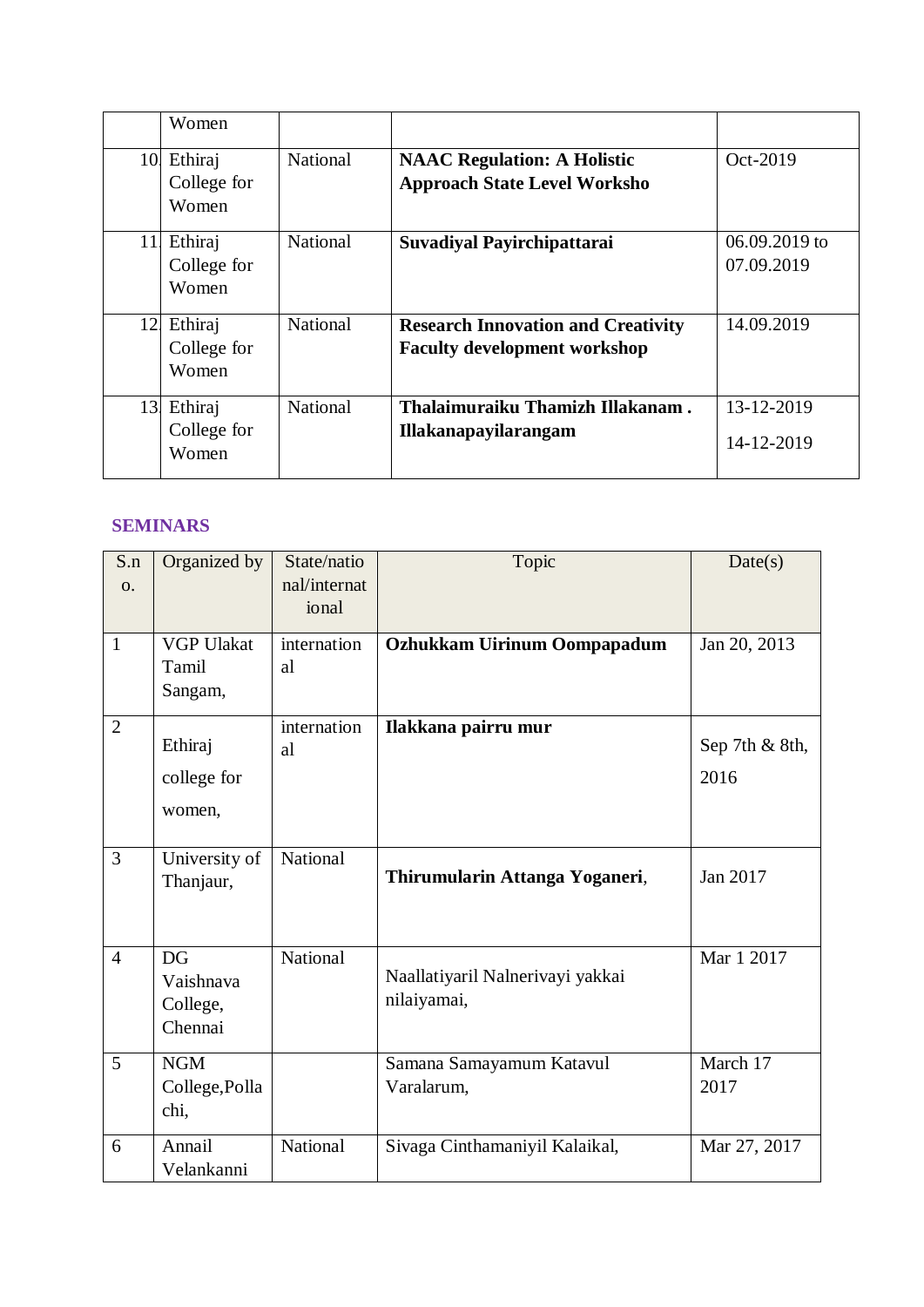|     | womens<br>College,<br>Chennai                              |                            |                                                      |                   |
|-----|------------------------------------------------------------|----------------------------|------------------------------------------------------|-------------------|
| 7.  | <b>NGM</b><br>College,<br>Pollachi,                        | National                   | Sivaga Cinthamaniyil Ariviyal<br>seithikal,          | April 12 2017     |
| 8.  | Vadalur                                                    | National                   | Mupperum Kappiyankalil Oviyam                        | May 2017          |
| 9.  | ooyutha<br>ezhuthu<br>journal                              | National                   | Sivaga Cinthamani kattum<br>samanarkalin vazhiviyal, | Oct, 2018         |
| 10. | loyola<br>college                                          | Internation<br>al seminar, | Cinthamaniyil samanathin thatthuva<br>kotppaadu,     | December,<br>2018 |
| 11. | Nallamuthu<br>Gounder<br>Mahalingam<br>College<br>Pollachi | Internation<br>al Seminor  | Cheevaga Cinthamaniyil Arram,                        | 4.1.2019          |
| 12. | Kavignar<br>munaivar<br>alanthur ko.<br>National           | Internation<br>al seminar  | Pazhanthamizhar vanika aram<br>$\pmb{\mathfrak{y}}$  | 4.03.2019         |
|     | Mehanranga<br>m<br>thamizhiyil<br>aaivu                    |                            |                                                      |                   |